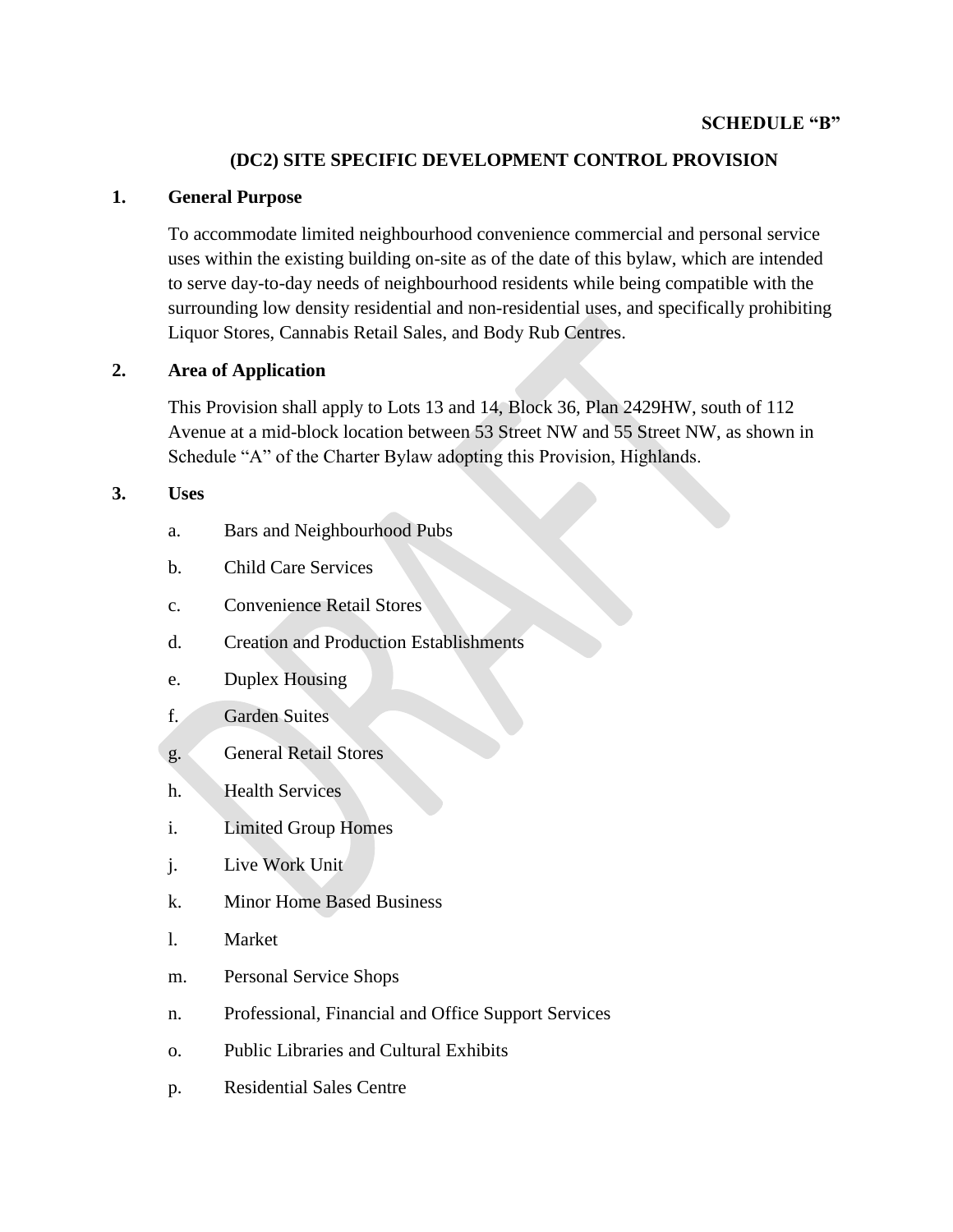- q. Restaurants
- r. Secondary Suites
- s. Secondhand Stores
- t. Semi-detached Housing
- u. Single Detached Housing
- v. Specialty Food Services
- w. Urban Gardens
- x. Veterinary Services
- y. Fascia On-premises Signs
- z. Projecting On-premises Signs

#### **4. Development Regulations for Uses**

- a. Bars and Neighbourhood Pubs, Restaurants, and Specialty Food Services shall be designed for less than 100 occupants and  $120m^2$  of Public Space, excluding exterior patio/deck space.
- b. Personal Service shops shall not include Body Rub Centres.
- c. Notwithstanding Sign Schedule 59H, the following regulations apply for signs:
	- i. Fascia On-premises Signs shall be subject to the following regulations:
		- A. Fascia On-premises Signs shall only face a public roadway other than a Lane;
		- B. The top of a Fascia Sign shall not extend more than 30 cm above the building roof or parapet wall;
		- C. any Fascia On-premises Sign that extends over a public right-ofway or passageway intended for pedestrian travel shall maintain a minimum clearance of 2.4 m;
		- D. any Fascia On-premises Sign may cover up to 50% of the face of the wall where it is displayed; and
		- E. Fascia On-premises Signs may be illuminated.
	- ii. Projecting On-premises Signs shall be subject to the following regulations: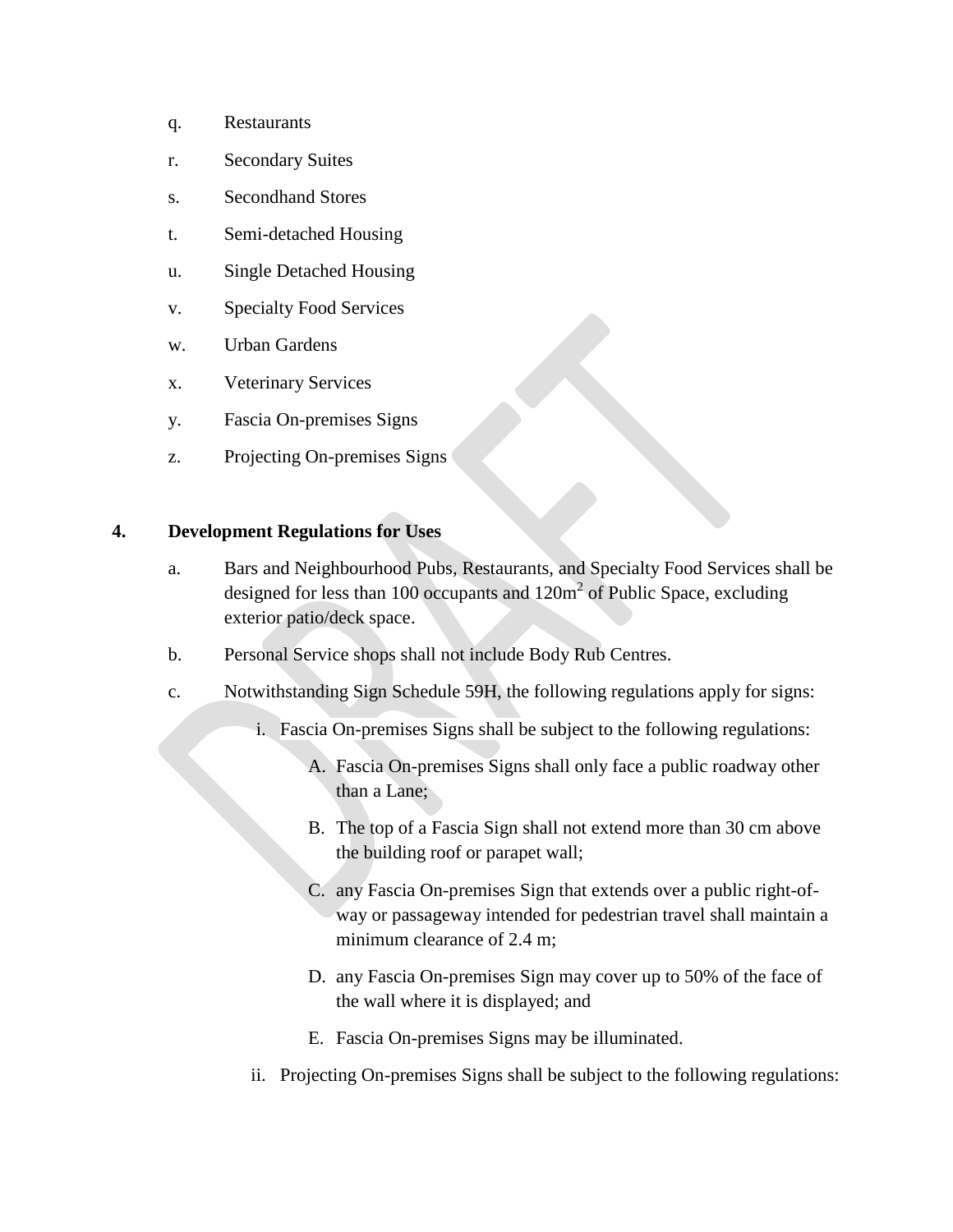- A. Projecting On-premises Signs shall only face a public roadway other than a Lane;
- B. any Projecting On-premises Sign shall not be less than 2.4 m above Grade;
- C. the top of a Projecting On-premises Sign on a building two Storeys or higher shall not extend more than 75 cm above the floor of the second Storey;
- D. any Projecting On-premises Sign and its supporting structure may project a maximum of 2.0 m;
- E. the horizontal separation distance between a Projecting Onpremises Sign and its support structure and the curb line of a public roadway shall be not less than 0.6 m;
- F. not more than one Projecting On-premises Sign shall be allowed for each individual business premises Frontage;
- G. Projecting On-premises Signs shall be erected in such manner that the structural support elements are designed or concealed so as to appear as an integral part of the overall Sign design and such that no angle iron bracing, guide wires or similar support elements are visible from a public roadway or other public right-of-way; and
- H. Projecting On-premises Signs may be illuminated.
- d. Duplex Housing, Garden Suites, Limited Group Homes, Minor Home Based Businesses, Secondary Suites, Semi-detached Housing, and Single Detached Housing shall only be permitted if the existing building on-site as of the date of this bylaw is demolished and if such developments are in compliance with regulations in Section 9(a)(ii).

# **5. Development Regulations for Site Layout and Built Form**

- a. The development shall be in general conformance with the attached appendix.
- b. The maximum Building Height shall not exceed 6.0 m.
- c. The maximum Floor Area Ratio shall be 1.0.
- d. No setbacks shall be required, except the minimum Rear Setback shall be 7.5 m.

## **6. Development Regulations for Building Design and Features**

a. Blank walls or non-transparent segments shall not exceed 5.0 m in linear Frontage.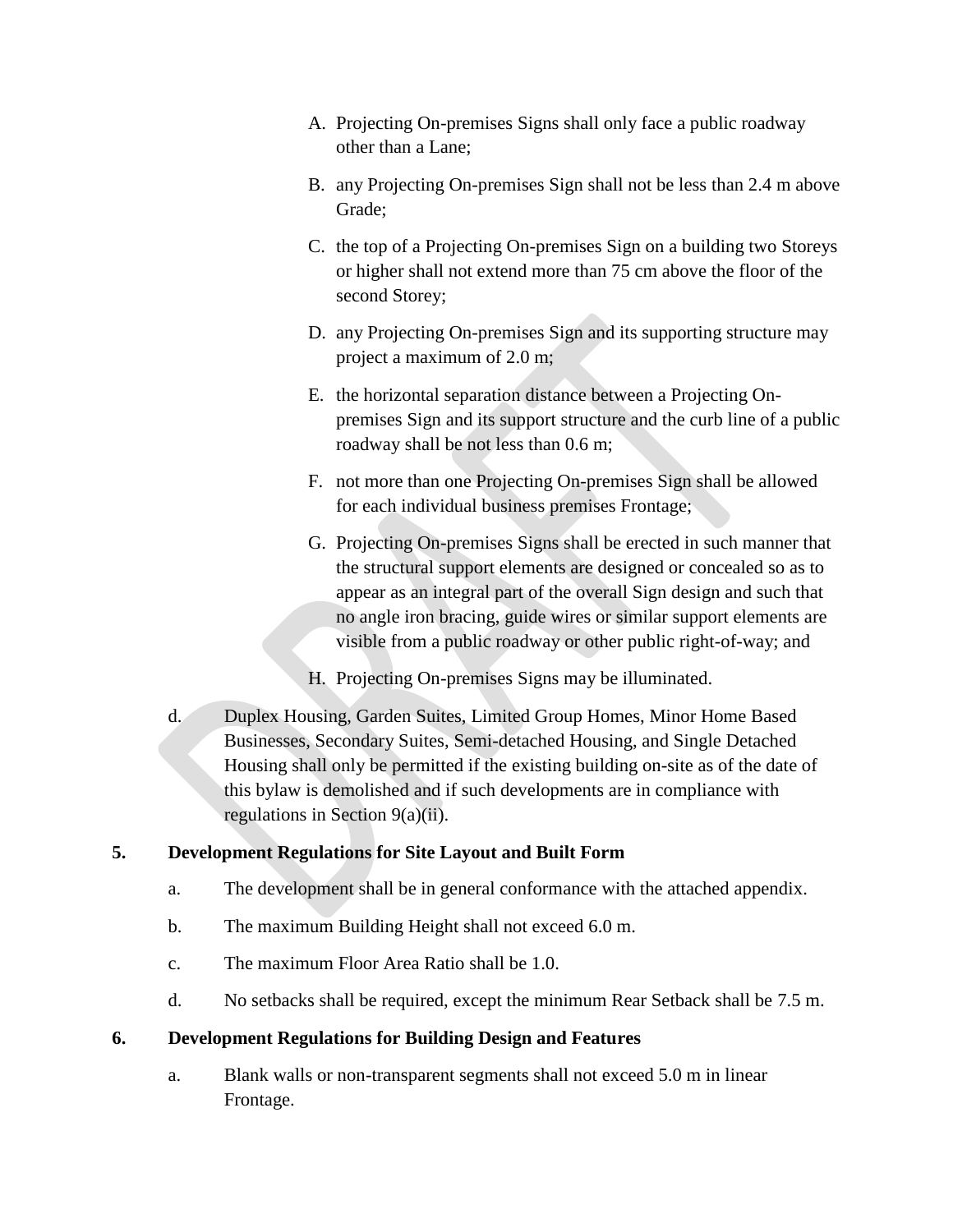## **7. Development Regulations for Parking, Loading, Storage and Access**

- a. Parking shall be in accordance with the Zoning Bylaw except that:
	- i. The minimum number of vehicular parking spaces shall be 3;
	- ii. The maximum number of vehicular parking spaces shall be 6;
	- iii. Vehicular parking spaces shall be located at the rear of the building, except that one on-street loading space and one accessible parking space shall be located in front of building in the service road in general accordance with the attached appendix and shall be designed to the satisfaction of the Development Officer in consultation with Subdivision and Development Coordination (Transportation);
- b. A waste collection area shall be located adjacent to the rear lane and be designed to the satisfaction of the Development Officer in consultation with Waste Management Services and Subdivision and Development Coordination (Transportation).

# **8. Development Regulations for Landscaping, Lighting and Amenity Areas**

- a. Enhanced landscaping at the rear of the building, including a minimum of 6 trees, shall be provided to offer additional screening, as shown in Appendix I.
- b. On-Site landscaping shall use plant materials that provide colour throughout the year to enhance the appearance of the development during cold weather months.
- c. Where Uses, that may in the opinion of the Development Officer, create negative impacts such as noise, light or odours which may be noticeable on adjacent properties, and where the Site containing such Uses is directly adjacent to Sites used or zoned for residential activities, the Development Officer may, at the Development Officer's discretion, require that these potential impacts be minimized or negated. This may be achieved through a variety of measures including: Landscaping; berming or screening, which may exceed the requirements of Section 55 of this Bylaw; noise attenuation measures such as structural soundproofing; downward direction of all exterior lighting on to the proposed development; and any other measures as the Development Officer may deem appropriate.

## **9. Other Regulations**

a. If the building existing at the time of passage of this Provision is damaged or destroyed to more than 75% of the value of the building above its foundations: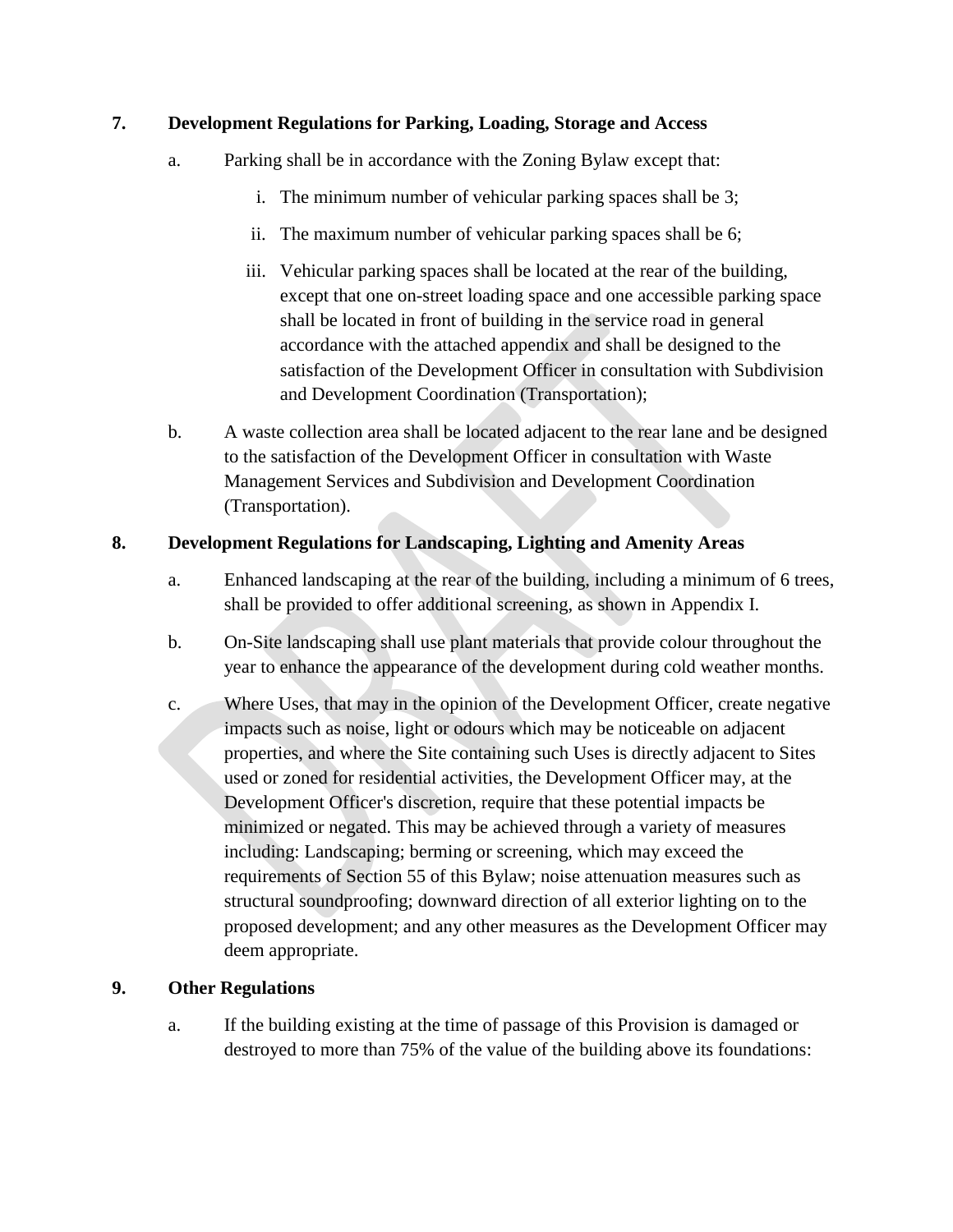- i. The building may not be repaired or rebuilt to accommodate non-Residential and non-Residential Related uses unless it complies with the regulations found in Sections 1 to 8 with the following exceptions:
	- A. The minimum Front Setback shall be 4.5 m;
	- B. The minimum Side Setbacks shall be 3.0 m; and
	- C. The maximum building Height shall be 10.0 m.
- ii. Any new building or buildings designed to accommodate Duplex Housing, Garden Suites, Limited Group Homes, Minor Home Based Business, Secondary Suites, Semi-detached Housing, and/or Single Detached Housing shall comply with the Development Regulations found in (RF1) Single Detached Residential Zone and within the Mature Neighbourhood Overlay that exist on the date of the passage of this bylaw, which shall supersede the Development Regulations of this bylaw and its Appendix, and be subject to the following:
	- A. Prior to the issuance of a Development Permit for new building construction involving Residential Uses, additional Environmental Site Assessment work shall be submitted and reviewed to the satisfaction of the Development Officer in Consultation with City Planning (Environmental Planner). The Development Officer shall impose any Development Permit conditions necessary, prior to the release of drawings for Building Permit review, to ensure that the Site is suitable for the full range of Uses contemplated in the Development Permit Application.